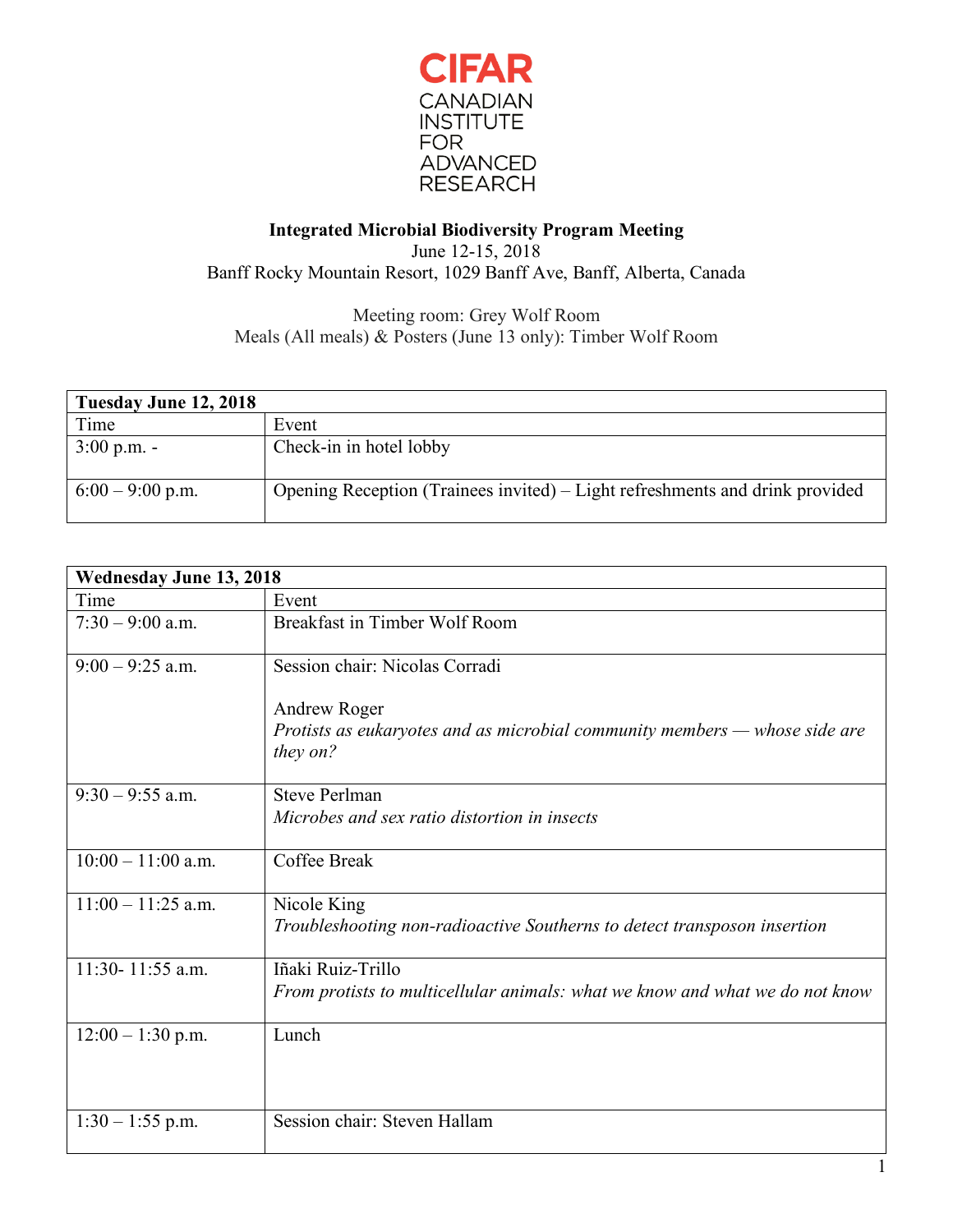|                    | John McCutcheon<br>My entire career has been shaped by IMB people, so I should be able to come<br>up with something                                                                                                                 |
|--------------------|-------------------------------------------------------------------------------------------------------------------------------------------------------------------------------------------------------------------------------------|
| $2:00 - 2:25$ p.m. | Tom Richards<br>After Keeling & McCutcheon (2017): stretching assumptions about [symbiotic]<br>interactions                                                                                                                         |
| $2:30 - 3:30$ p.m. | Coffee Break                                                                                                                                                                                                                        |
| $3:30 - 4:15$ p.m. | Optional informal discussion about future meetings                                                                                                                                                                                  |
| $4:15 - 5:30$ p.m. | Poster sessions in Timber Wolf Room<br>Cash bar available – please purchase drinks in the Alpine Bistro beside the<br>Timber Wolf Room; you can bring drinks to the Timber Wolf Room for Poster<br>sessions and move night session. |
| $5:30 - 6:30$ p.m. | MOVIE NIGHT (McCutcheon to Chair)<br>Screening movies and pictures from the program and member's research,<br>focusing on knowledge outreach and tell some stories about how it was<br>received.                                    |
| $7:15$ p.m.        | Meet in the hotel lobby for pre-arranged shuttle/taxi to dinner                                                                                                                                                                     |
| $7:30$ p.m.        | Group dinner at The Maple Leaf, Banff Ave Room (137 Banff Ave, Banff, AB<br><b>T1L 1C8)</b>                                                                                                                                         |
| $9:45/10:00$ p.m.  | Meet for pre-arranged shuttle/taxi back to hotel                                                                                                                                                                                    |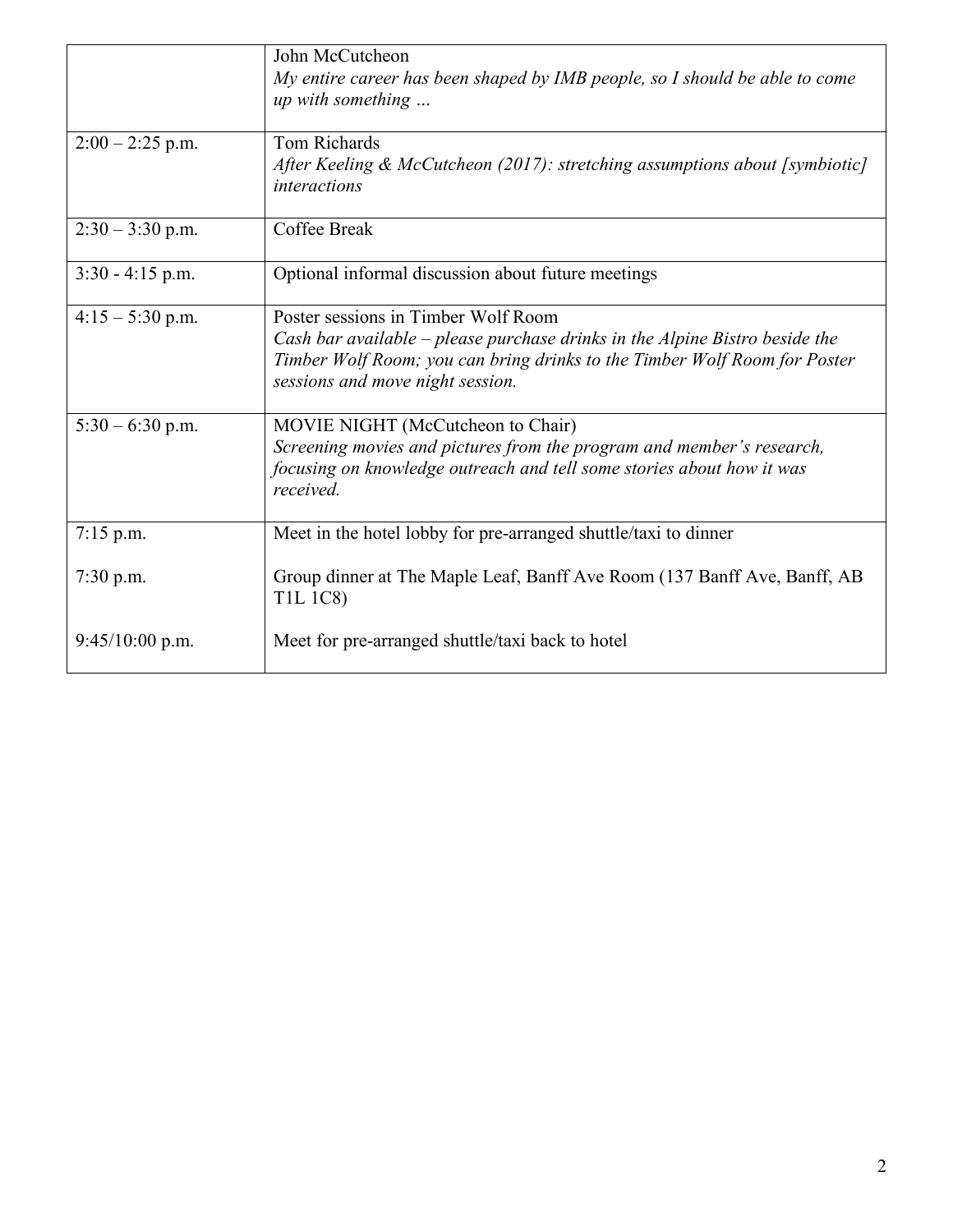| Thursday June 14, 2018  |                                                                                |  |
|-------------------------|--------------------------------------------------------------------------------|--|
| Time                    | Event                                                                          |  |
| $7:30 - 9:00$ a.m.      | <b>Breakfast</b>                                                               |  |
| $9:00 - 9:25$ a.m.      | Session chair Steve Perlman                                                    |  |
|                         |                                                                                |  |
|                         | Julius Lukes                                                                   |  |
|                         | Diplonemids: where are we and where do we go?                                  |  |
| $9:30 - 9:55$ a.m.      | Rebecca Vega Thurber                                                           |  |
|                         | Coral Microbiomes: Phylosymbiosis, dysbiosis, and disease                      |  |
|                         |                                                                                |  |
| $10:00 - 11:00$ a.m.    | Coffee Break                                                                   |  |
| $11:00 - 11:25$ a.m.    | <b>Tom Cavalier-Smith</b>                                                      |  |
|                         | New evidence reveals the eubacterial ancestors of neomura (eukaryotes $+$      |  |
|                         | archaebacteria)                                                                |  |
|                         |                                                                                |  |
|                         |                                                                                |  |
|                         |                                                                                |  |
| 11:30-11:55 a.m.        | Rebecca Case                                                                   |  |
|                         | Streamling Rhodobacteraceae taxonomy: the need for genomic approaches in       |  |
|                         | the sea of 16S rRNA gene sequences                                             |  |
| $12:00 - 1:30$ p.m.     | Lunch                                                                          |  |
|                         |                                                                                |  |
| $1:30 - 1:55$ p.m.      | Session chair Claudio Slamovits                                                |  |
|                         |                                                                                |  |
|                         | Ross Waller                                                                    |  |
|                         | Global mapping of protein subcellular location illuminates the function and    |  |
|                         | evolution of apicomplexan cells                                                |  |
|                         |                                                                                |  |
| $2:00 - 2:25$ p.m.      | Ursula Goodenough                                                              |  |
|                         | The membrane skeletons of Glaucophytes, Euglenids, Cryptophytes, and           |  |
|                         | Alveolates: Homologies in ultrastructure and protein composition               |  |
| $2:30 - 2:55$ p.m.      | Adrian Reyes-Prieto                                                            |  |
|                         | Loss of photosynthesis in chlorophytes: a recurrent theme with many variations |  |
|                         |                                                                                |  |
| $3:00 - 4:00$ p.m.      | Coffee Break                                                                   |  |
|                         |                                                                                |  |
| $4:00 - 5:30$ p.m.      | DISCOVERY, PAST & FUTURE - WHY IMB MATTERED                                    |  |
| (approx.)               | (Keeling to Chair)                                                             |  |
|                         | Short presentations from group members focusing on what was unique about       |  |
| Optional discussion for | IMB and how it changed their research, possibly concluding with a short        |  |
| anyone interested       | retrospective on the program as a whole. (Rohwer, King, Worden, Roger,         |  |
|                         | Keeling, McCutcheon, Santoro & Lukes confirmed, plus anyone else that wants    |  |
|                         | to volunteer)                                                                  |  |
|                         |                                                                                |  |
| 6:00 p.m. -             | Dinner, self-organized                                                         |  |